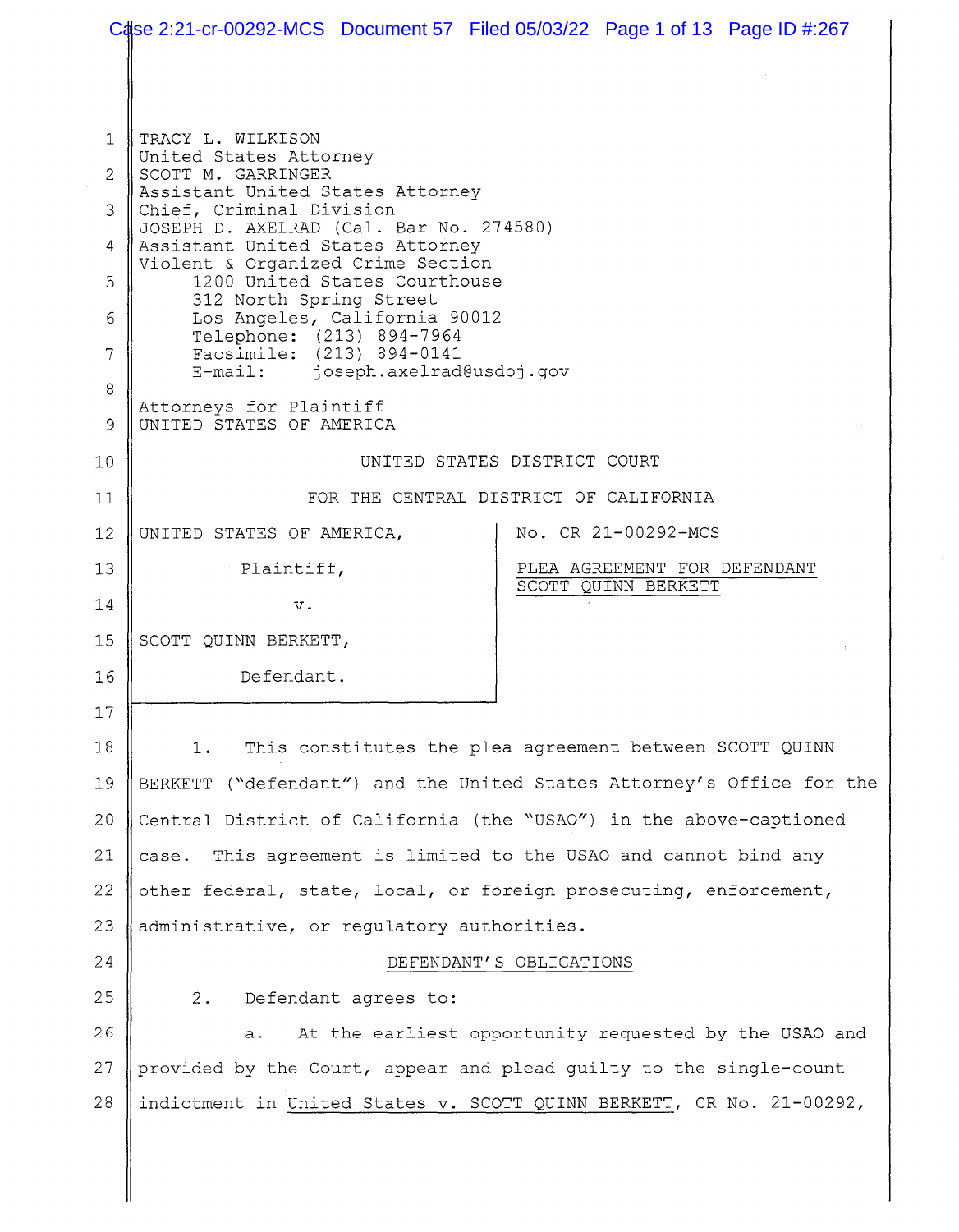1 2 3 4 5 which charges defendant with Use of Interstate Facilities to Commit Murder-For-Hire, in violation of 18 U.S.C. § 1958. b. Not contest facts agreed to in this agreement. c. Abide by all agreements regarding sentencing contained in this agreement.

6 7 8 d. Appear for all court appearances, surrender as ordered for service of sentence, obey all conditions of any bond, and obey any other ongoing court order in this matter.

9 10 11 12 e. Not commit any crime; however, offenses that would be excluded for sentencing purposes under United States Sentencing Guidelines ("U.S.S.G." or "Sentencing Guidelines") § 4Al.2(c) are not within the scope of this agreement.

13 14 f. Be truthful at all times with the United States Probation and Pretrial Services Office and the Court.

15 g. Pay the applicable special assessment at or before the 16  $\parallel$  time of sentencing unless defendant has demonstrated a lack of 17 || ability to pay such assessments.

18 h. At the time of sentencing, seek a sentence of no less 19  $\parallel$  than 60 months.

20  $\parallel$  THE USAO'S OBLIGATIONS

21 22 3. The USAO agrees to:

a. Not contest facts agreed to in this agreement.

23 b. Abide by all agreements regarding sentencing contained 24 || in this agreement.

25 c. At the time of sentencing, provided that defendant 26 demonstrates an acceptance of responsibility for the offense up to 27 and including the time of sentencing, recommend a two-level reduction 28  $\parallel$  in the applicable Sentencing Guidelines offense level, pursuant to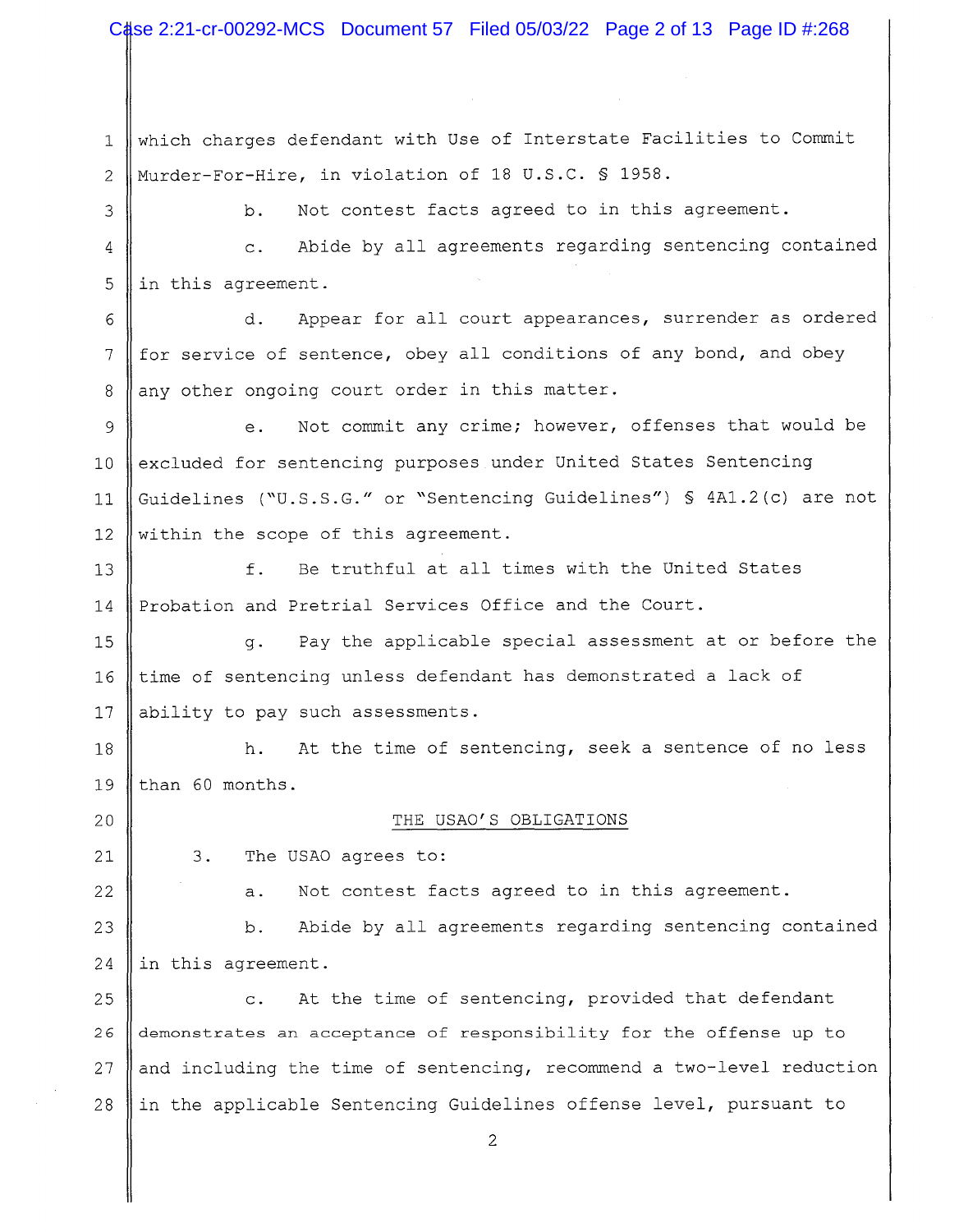1 2 3 U.S.S.G. § 3El.l, and recommend and, if necessary, move for an additional one-level reduction if available under that section. d. At the time of sentencing, seek a sentence of no more  $4$  than 60 months. 5 NATURE OF THE OFFENSE 6 7 8 9 10 11 12 13 14 15 4. Defendant understands that for defendant to be guilty of the crime charged in the indictment, that is, Use of Interstate Facilities to Commit Murder-For-Hire, in violation of 18 U.S.C. § 1958, the following must be true: (1) (2) (3) The defendant used a facility in interstate or foreign commerce; The defendant did so with the intent that murder be committed; and The defendant intended that the murder be committed in exchange for money. 16 || PENALTIES 17 || 5. Defendant understands that the statutory maximum sentence 18 that the Court can impose for a violation of 18 U.S.C. § 1958, is: 10 19 years imprisonment; a 3-year period of supervised release; a fine of 20  $\parallel$  \$250,000 or twice the gross gain or gross loss resulting from the 21  $\parallel$  offense, whichever is greatest; and a mandatory special assessment of  $22$  | \$100. 23  $\parallel$  6. Defendant understands that supervised release is a period  $24$  of time following imprisonment during which defendant will be subject 25  $\parallel$  to various restrictions and requirements. Defendant understands that  $26$  if defendant violates one or more of the conditions of any supervised 27 || release imposed, defendant may be returned to prison for all or part 28  $\parallel$  of the term of supervised release authorized by statute for the 3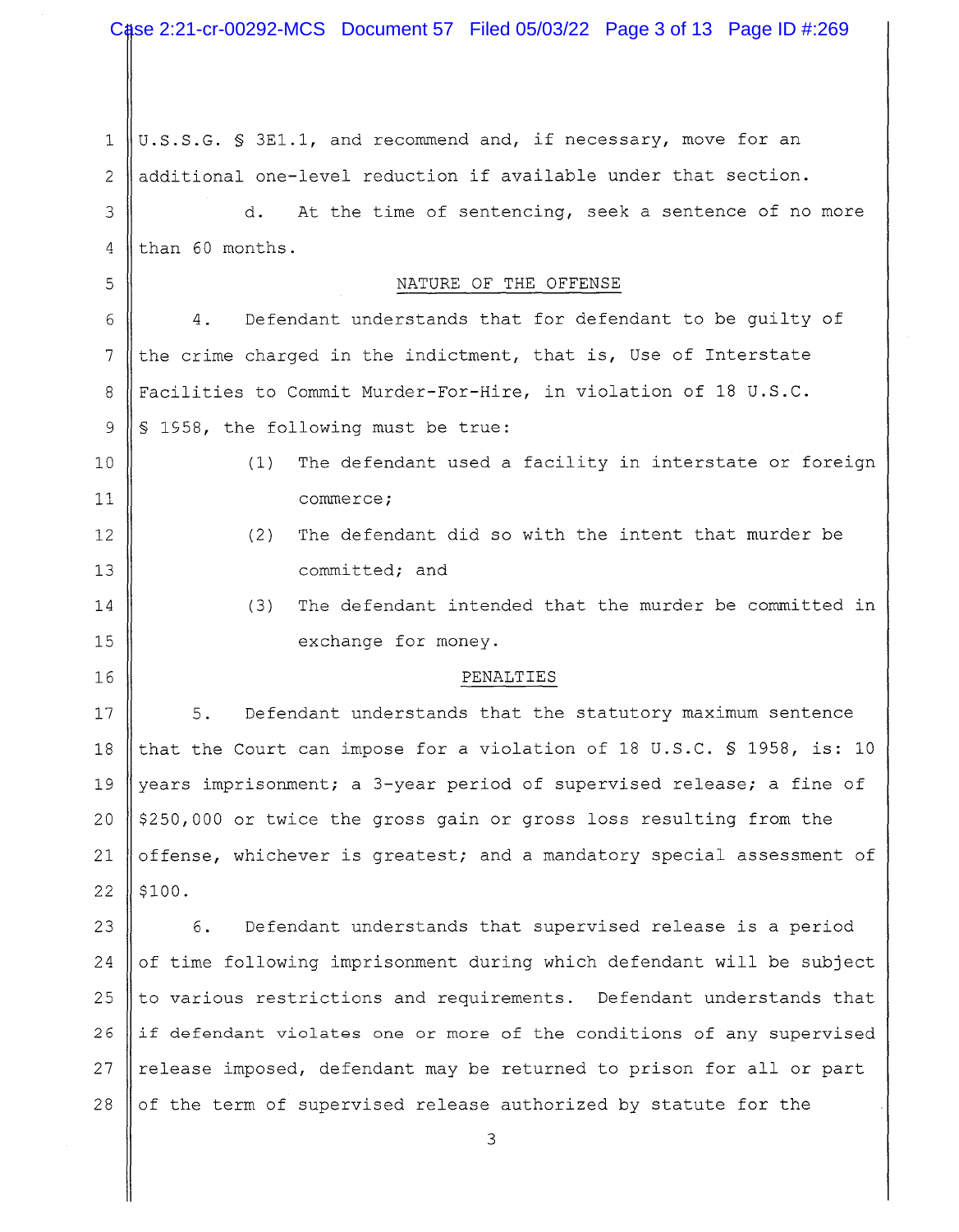1 offense that resulted in the term of supervised release, which could 2  $\parallel$  result in defendant serving a total term of imprisonment greater than  $3$  the statutory maximum stated above.

4 7. Defendant understands that, by pleading quilty, defendant  $5 \parallel$  may be giving up valuable government benefits and valuable civic 6 fights, such as the right to vote, the right to possess a firearm, 7 the right to hold office, and the right to serve on a jury. Defendant 8 understands that he is pleading guilty to a felony and that it is a 9 federal crime for a convicted felon to possess a firearm or 10 || ammunition. Defendant understands that the conviction in this case 11  $\parallel$  may also subject defendant to various other collateral consequences, 12 including but not limited to revocation of probation, parole, or 13 || supervised release in another case and suspension or revocation of a 14 professional license. Defendant understands that unanticipated 15 16 collateral consequences will not serve as grounds to withdraw defendant's guilty plea.

17 18 19 20 8. Defendant and his counsel have discussed the fact that, and defendant understands that, if defendant is not a United States citizen, the conviction in this case makes it practically inevitable and a virtual certainty that defendant will be removed or deported 21 from the United States. Defendant may also be denied United States 22 citizenship and admission to the United States in the future. 23 Defendant understands that while there may be arguments that 24 defendant can raise in immigration proceedings to avoid or delay 25  $\parallel$  removal, removal is presumptively mandatory and a virtual certainty 26 in this case. Defendant further understands that removal and 27 immigration consequences are the subject of a separate proceeding and 28 that no one, including his/her attorney or the Court, can predict to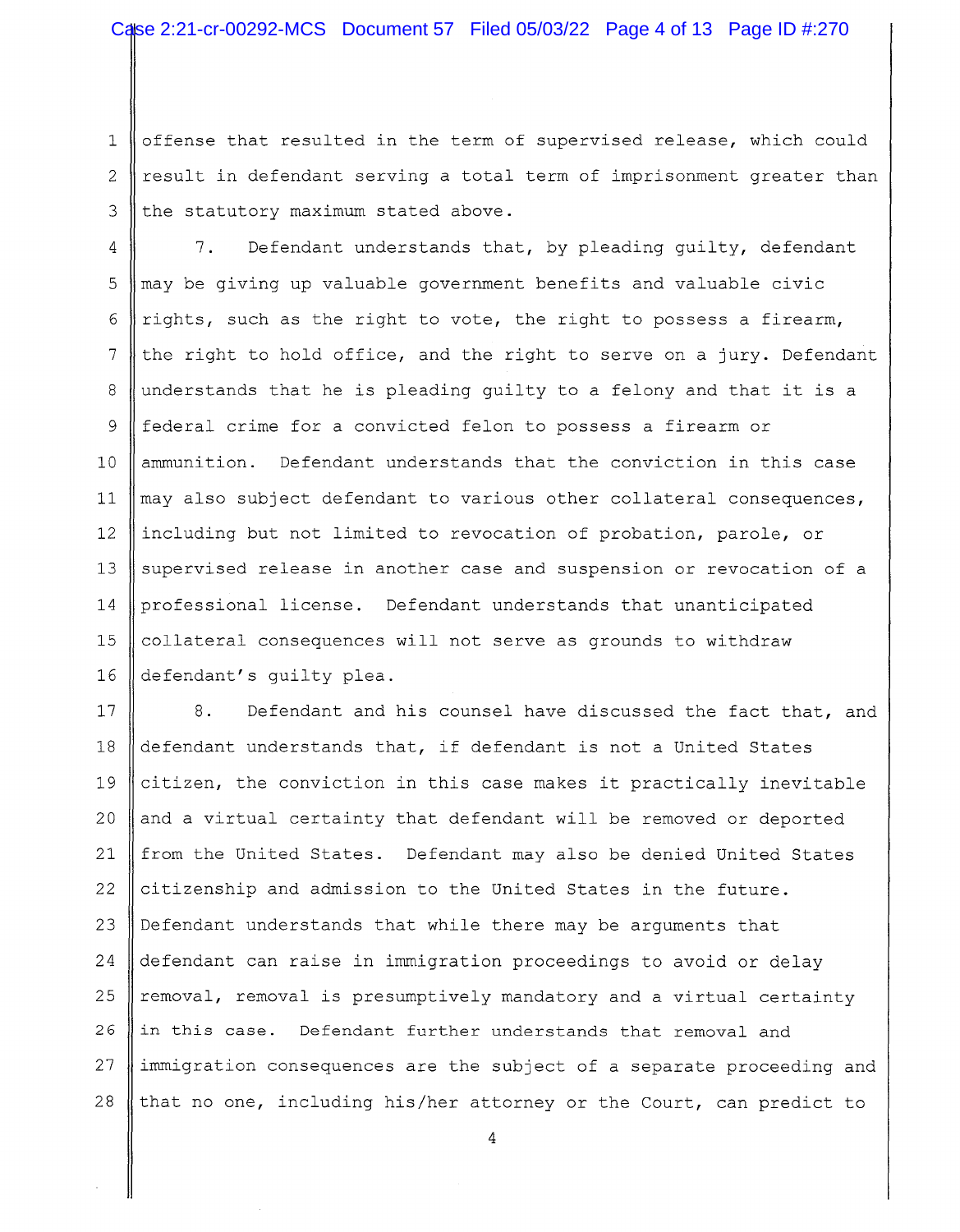1 2 3 4 an absolute certainty the effect of his conviction on his immigration status. Defendant nevertheless affirms that he wants to plead guilty regardless of any immigration consequences that his plea may entail, even if the consequence is automatic removal from the United States.

#### FACTUAL BASIS

5

6 9. Defendant admits that defendant is, in fact, guilty of the 7 | offense to which defendant is agreeing to plead guilty. Defendant 8 || and the USAO agree to the statement of facts provided below and agree  $9$  that this statement of facts is sufficient to support plea of guilty 10  $\parallel$  to the charge described in this agreement and to establish the 11 Sentencing Guidelines factors set forth in paragraph 11 below but is 12 not meant to be a complete recitation of all facts relevant to the 13 underlying criminal conduct or all facts known to either party that 14  $\parallel$  relate to that conduct.

15 In approximately April 2021, defendant solicited and paid for 16 murder-for-hire services via a website on the Dark Web ("Dark Web 17 || Group") that purportedly offered murder-for-hire services, in order 18 || to have victim R.E. murdered. Specifically, using the username 19 Wula77," and via the internet, defendant provided the Dark Web Group 20 || with specific directions and details about his target, victim R.E. 21 As payment for R.E.'s murder, defendant sent the Dark Web Group 22 Bitcoin payments totaling approximately \$13,000.

23 | In fact, the Dark Web Group does not provide murder-for-hire 24 services and, instead, provided defendant's communications and other  $25$  | related information to law enforcement.

26 In May 2021, an undercover law enforcement officer contacted 27 defendant while posing as the hitman defendant believed he had hired 28 from the Dark Web Group. On May 19, 2021, the undercover law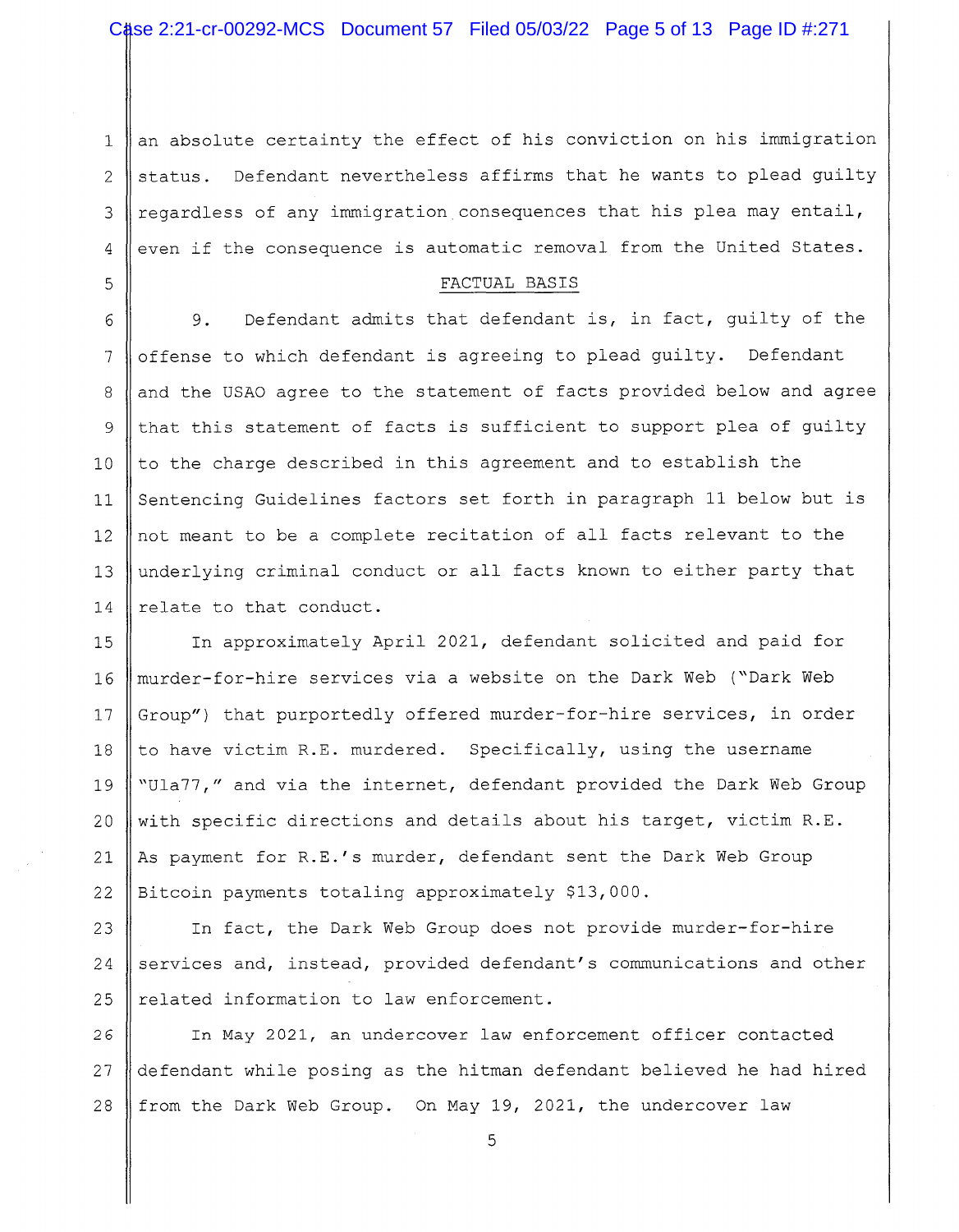1 enforcement officer sent defendant pictures of victim R.E. and 2 defendant confirmed that R.E. was his intended victim and that 3 defendant had made Bitcoin payments to obtain her murder. Defendant 4 | further requested proof of R.E.'s successful murder. Finally, 5 defendant made an additional \$1,000 payment to the undercover law 6 enforcement officer via Western Union to obtain the murder of victim  $7 \parallel R.E.$ 

28

#### 8 B SENTENCING FACTORS

9 10. Defendant understands that in determining defendant's 10 11 12 13 14 15 16 17 18 19 20 sentence the Court is required to calculate the applicable Sentencing Guidelines range and to consider that range, possible departures under the Sentencing Guidelines, and the other sentencing factors set forth in 18 U.S.C. § 3553(a). Defendant understands that the Sentencing Guidelines are advisory only, that defendant cannot have any expectation of receiving a sentence within the calculated Sentencing Guidelines range, and that after considering the Sentencing Guidelines and the other \$ 3553(a) factors, the Court will be free to exercise its discretion to impose any sentence it finds appropriate up to the maximum set by statute for the crime of conviction.

21 22 11. Defendant and the USAO agree to the following applicable Sentencing Guidelines factors:

23 24 25 Base Offense Level:  $32$   $[U.S.S.G. S 2E1.4(a) (1)]$ 12. Defendant understands that there is no agreement as to defendant's criminal history or criminal history category.

26 27 13. Defendant and the USAO reserve the right to argue for a sentence outside the sentencing range established by the Sentencing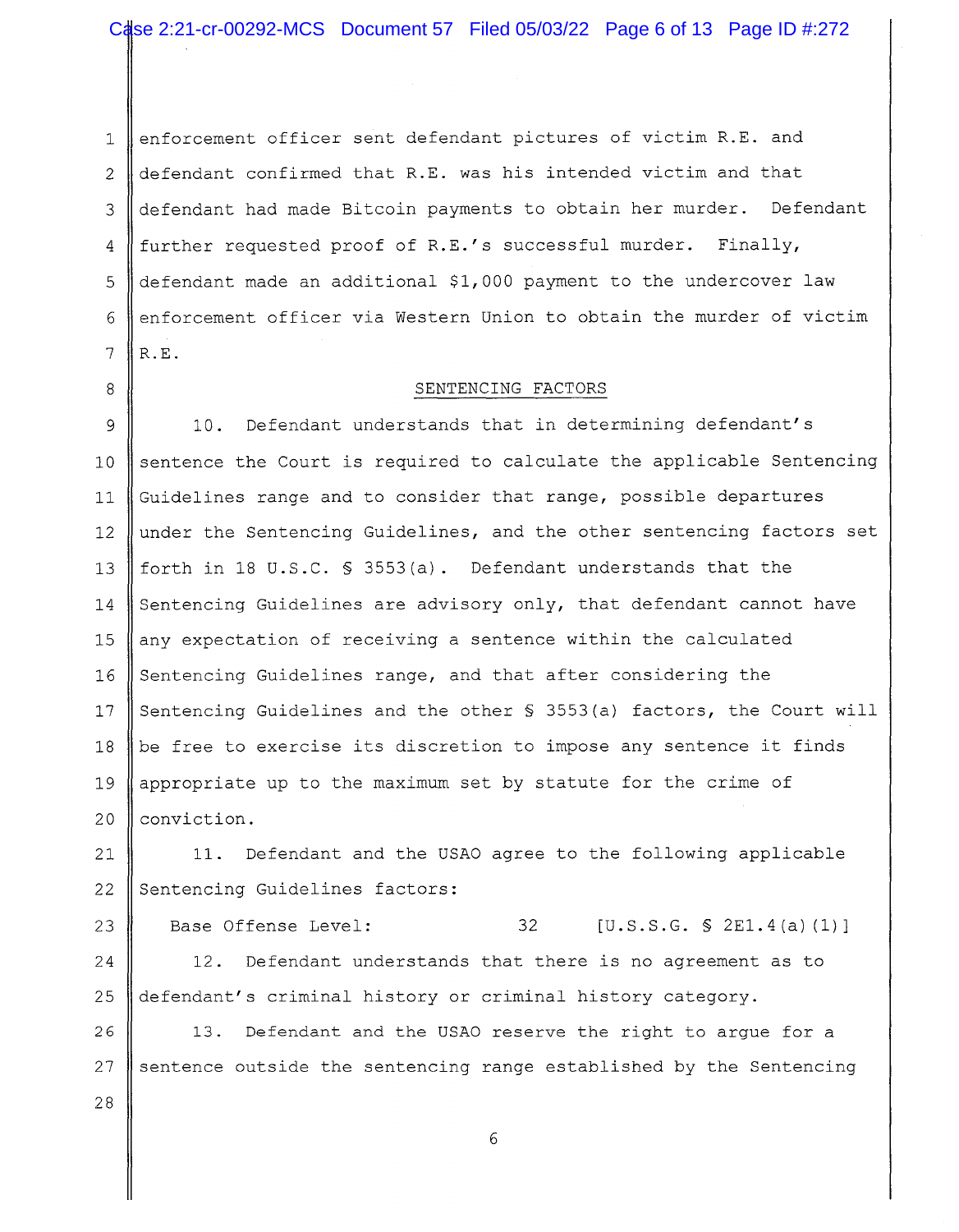Case 2:21-cr-00292-MCS Document 57 Filed 05/03/22 Page 7 of 13 Page ID #:273

1 Guidelines based on the factors set forth in 18 U.S.C. § 3553(a)(1),  $2 \parallel (a) (2)$ , (a) (3), (a) (6), and (a) (7). 3 WAIVER OF CONSTITUTIONAL RIGHTS  $4 \parallel 14$ . Defendant understands that by pleading guilty, defendant  $5$  || gives up the following rights: 6 7 8 9 10 11 12 13 a. The right to persist in a plea of not guilty. b. The right to a speedy and public trial by jury. c. The right to be represented by counsel  $-$  and if necessary have the Court appoint counsel -- at trial. Defendant understands, however, that, defendant retains the right to be represented by counsel -- and if necessary have the Court appoint counsel -- at every other stage of the proceeding. d. The right to be presumed innocent and to have the 14 | burden of proof placed on the government to prove defendant guilty 15 || beyond a reasonable doubt. 16 || e. The right to confront and cross-examine witnesses 17 || against defendant. 18 f. The right to testify and to present evidence in 19 || opposition to the charges, including the right to compel the 20  $\parallel$  attendance of witnesses to testify. 21  $\parallel$  q. The right not to be compelled to testify, and, if 22  $\parallel$  defendant chose not to testify or present evidence, to have that 23 choice not be used against defendant. 24 h. Any and all rights to pursue any affirmative defenses, 25 Fourth Amendment or Fifth Amendment claims, and other pretrial 26 || motions that have been filed or could be filed. 27 28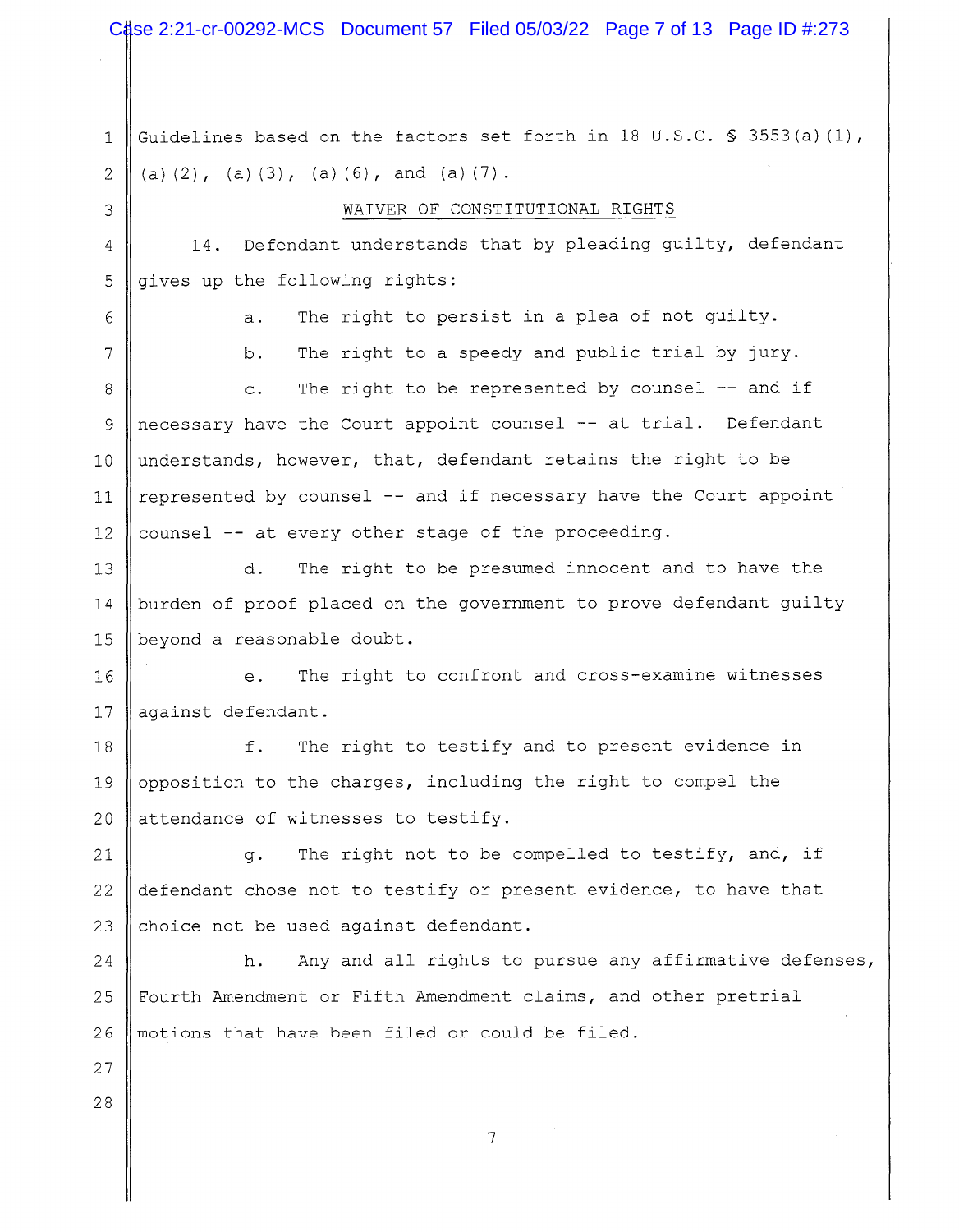1

#### WAIVER OF APPEAL OF CONVICTION

2 15. Defendant understands that, with the exception of an appeal 3 || based on a claim that defendant's quilty plea was involuntary, by 4 pleading guilty defendant is waiving and giving up any right to 5  $\parallel$  appeal defendant's conviction on the offense to which defendant is 6 pleading quilty. Defendant understands that this waiver includes, 7 | but is not limited to, arguments that the statute to which defendant 8 is pleading guilty is unconstitutional, and any and all claims that 9 the statement of facts provided herein is insufficient to support 10 defendant's plea of guilty.

## 11 || LIMITED MUTUAL WAIVER OF APPEAL OF SENTENCE

12 | 16. Defendant agrees that, provided the Court imposes a total 13 || term of imprisonment on all counts of conviction of no more than 60 14  $\parallel$  months, defendant gives up the right to appeal all of the following: 15  $\parallel$  (a) the procedures and calculations used to determine and impose any 16 portion of the sentence; (b) the term of imprisonment imposed by the 17  $\vert$  Court; (c) the fine imposed by the Court, provided it is within the 18 Statutory maximum; (d) to the extent permitted by law, the 19 Constitutionality or legality of defendant's sentence, provided it is 20 Within the statutory maximum; (e) the term of probation or supervised 21 || release imposed by the Court, provided it is within the statutory 22  $\parallel$  maximum; and (f) any of the following conditions of probation or 23 Supervised release imposed by the Court: the conditions set forth in 24 Second Amended General Order 20-04 of this Court; the drug testing 25 conditions mandated by 18 U.S.C.  $\frac{1}{5}$  3563(a)(5) and 3583(d); and the 26 || alcohol and drug use conditions authorized by 18 U.S.C. § 3563(b)(7).

 $27$  || 17. The USAO agrees that, provided (a) all portions of the 28 sentence are at or below the statutory maximum specified above and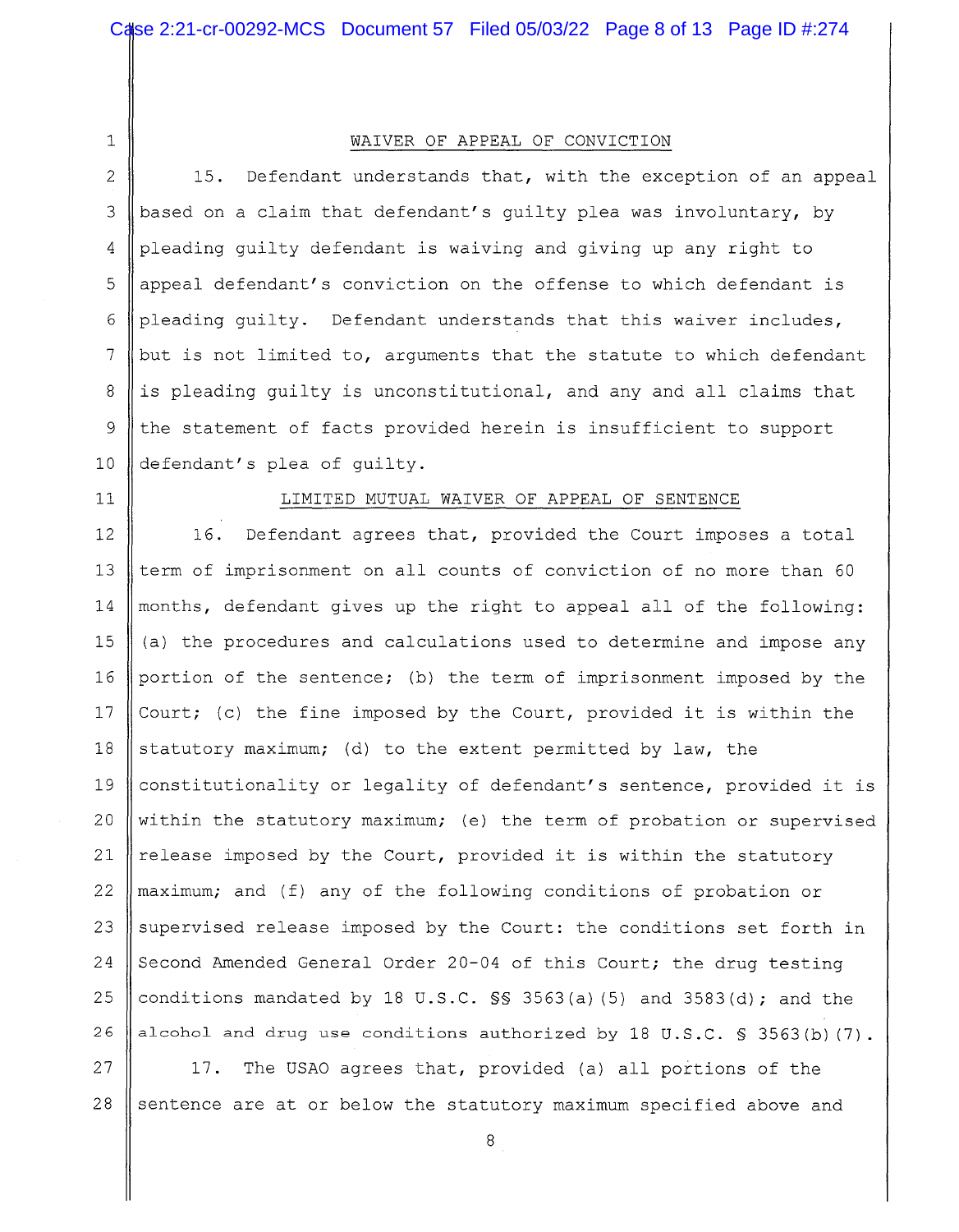1  $\parallel$  (b) the Court imposes a term of imprisonment of no less than 60 2 months, the USAO gives up its right to appeal any portion of the  $3$  sentence.

### 4 RESULT OF WITHDRAWAL OF GUILTY PLEA

5  $\parallel$  18. Defendant agrees that if, after entering a guilty plea 6 pursuant to this agreement, defendant seeks to withdraw and succeeds 7 in withdrawing defendant's quilty plea on any basis other than a 8 claim and finding that entry into this plea agreement was 9 | involuntary, then the USAO will be relieved of all of its obligations 10 || under this agreement.

#### 11 || EFFECTIVE DATE OF AGREEMENT

12 19. This agreement is effective upon signature and execution of 13 all required certifications by defendant, defendant's counsel, and an 14 Assistant United States Attorney.

#### 15 || BREACH OF AGREEMENT

16 20. Defendant agrees that if defendant, at any time after the 17 Signature of this agreement and execution of all required 18 certifications by defendant, defendant's counsel, and an Assistant 19 United States Attorney, knowingly violates or fails to perform any of 20 defendant's obligations under this agreement ("a breach"), the USAO 21  $\parallel$  may declare this agreement breached. All of defendant's obligations 22 are material, a single breach of this agreement is sufficient for the 23  $\parallel$  USAO to declare a breach, and defendant shall not be deemed to have 24 cured a breach without the express agreement of the USAO in writing. 25 If the USAO declares this agreement breached, and the Court finds 26 such a breach to have occurred, then: (a) if defendant has previously 27 || entered a guilty plea pursuant to this agreement, defendant will not

9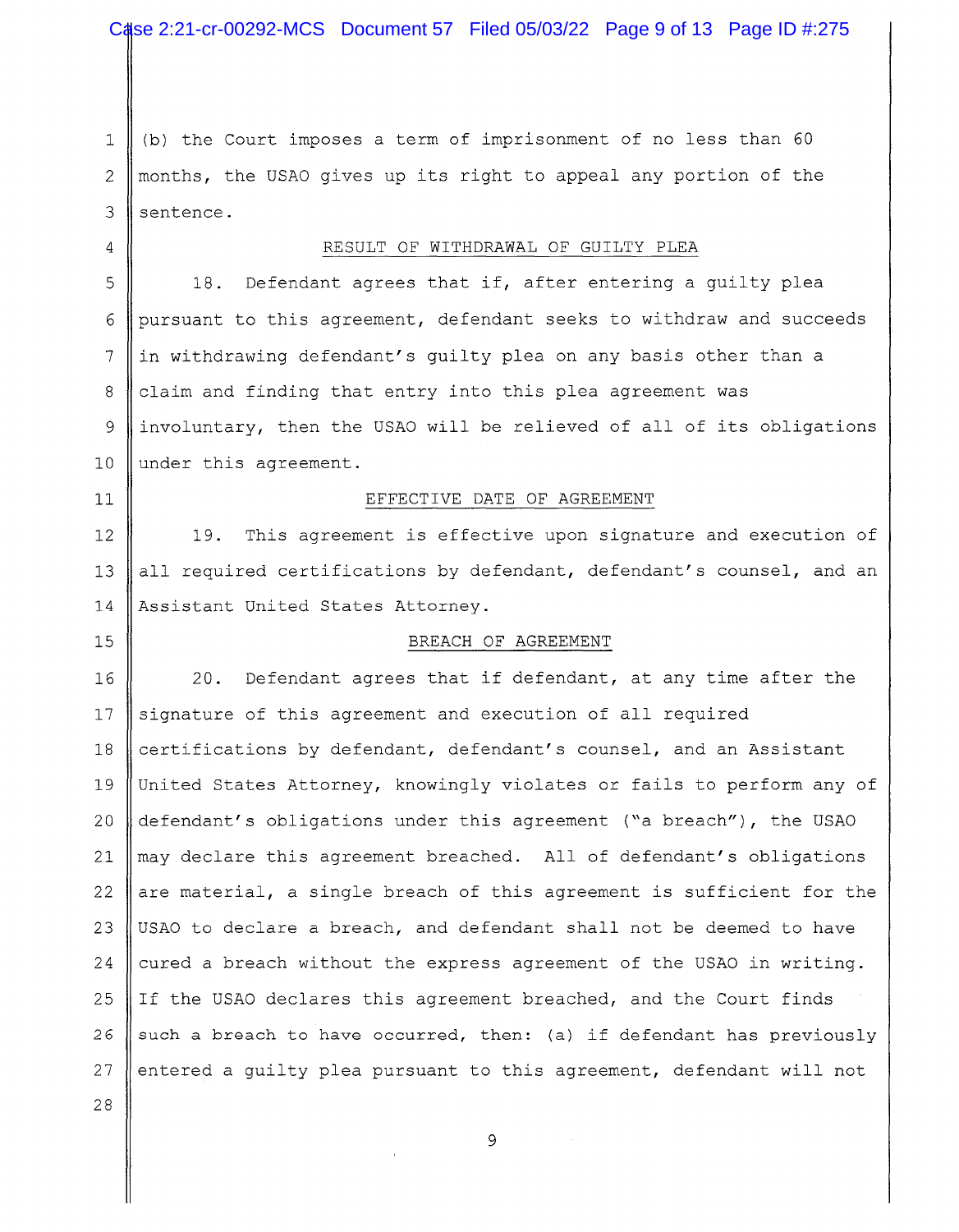1 | be able to withdraw the quilty plea, and (b) the USAO will be 2 || relieved of all its obligations under this agreement.

# 3 || COURT AND UNITED STATES PROBATION AND PRETRIAL SERVICES

# 4 OFFICE NOT PARTIES

 $5\parallel$  21. Defendant understands that the Court and the United States 6 Probation and Pretrial Services Office are not parties to this  $7 \parallel$  agreement and need not accept any of the USAO's sentencing 8 | recommendations or the parties' agreements to facts or sentencing 9 | factors.

10 22. Defendant understands that both defendant and the USAO are 11  $\parallel$  free to: (a) supplement the facts by supplying relevant information 12 || to the United States Probation and Pretrial Services Office and the 13 Court, (b) correct any and all factual misstatements relating to the 14 Court's Sentencing Guidelines calculations and determination of 15  $\parallel$  sentence, and (c) argue on appeal and collateral review that the 16 Court's Sentencing Guidelines calculations and the sentence it 17  $\parallel$  chooses to impose are not error, although each party agrees to 18 maintain its view that the calculations in paragraph 11 are 19  $\parallel$  consistent with the facts of this case. While this paragraph permits 20  $\parallel$  both the USAO and defendant to submit full and complete factual 21 information to the United States Probation and Pretrial Services 22 Office and the Court, even if that factual information may be viewed 23  $\parallel$  as inconsistent with the facts agreed to in this agreement, this 24 | paragraph does not affect defendant's and the USAO's obligations not 25  $\parallel$  to contest the facts agreed to in this agreement.

26 | 23. Defendant understands that even if the Court ignores any 27  $\parallel$  sentencing recommendation, finds facts or reaches conclusions 28 different from those agreed to, and/or imposes any sentence up to the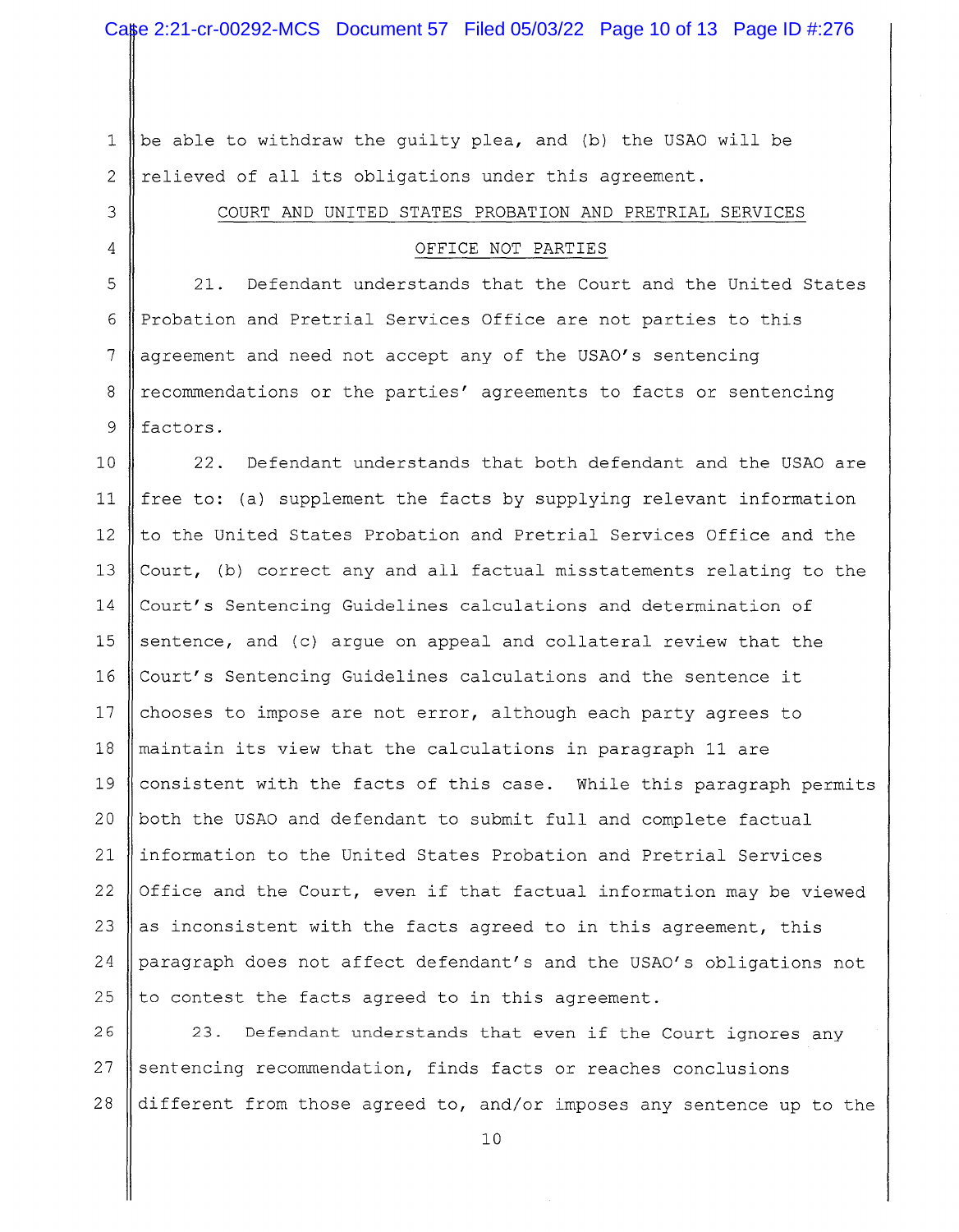$\parallel$  maximum established by statute, defendant cannot, for that reason, 2 withdraw defendant's guilty plea, and defendant will remain bound to 3 fulfill all defendant's obligations under this agreement. Defendant 4 understands that no one  $-$  not the prosecutor, defendant's attorney,  $\sigma$  or the Court -- can make a binding prediction or promise regarding 6 the sentence defendant will receive, except that it will be within the statutory maximum.

#### 8 NO ADDITIONAL AGREEMENTS

9 || 24. Defendant understands that, except as set forth herein,  $\parallel$  there are no promises, understandings, or agreements between the USAO 11 || and defendant or defendant's attorney, and that no additional 12 promise, understanding, or agreement may be entered into unless in a 13 writing signed by all parties or on the record in court.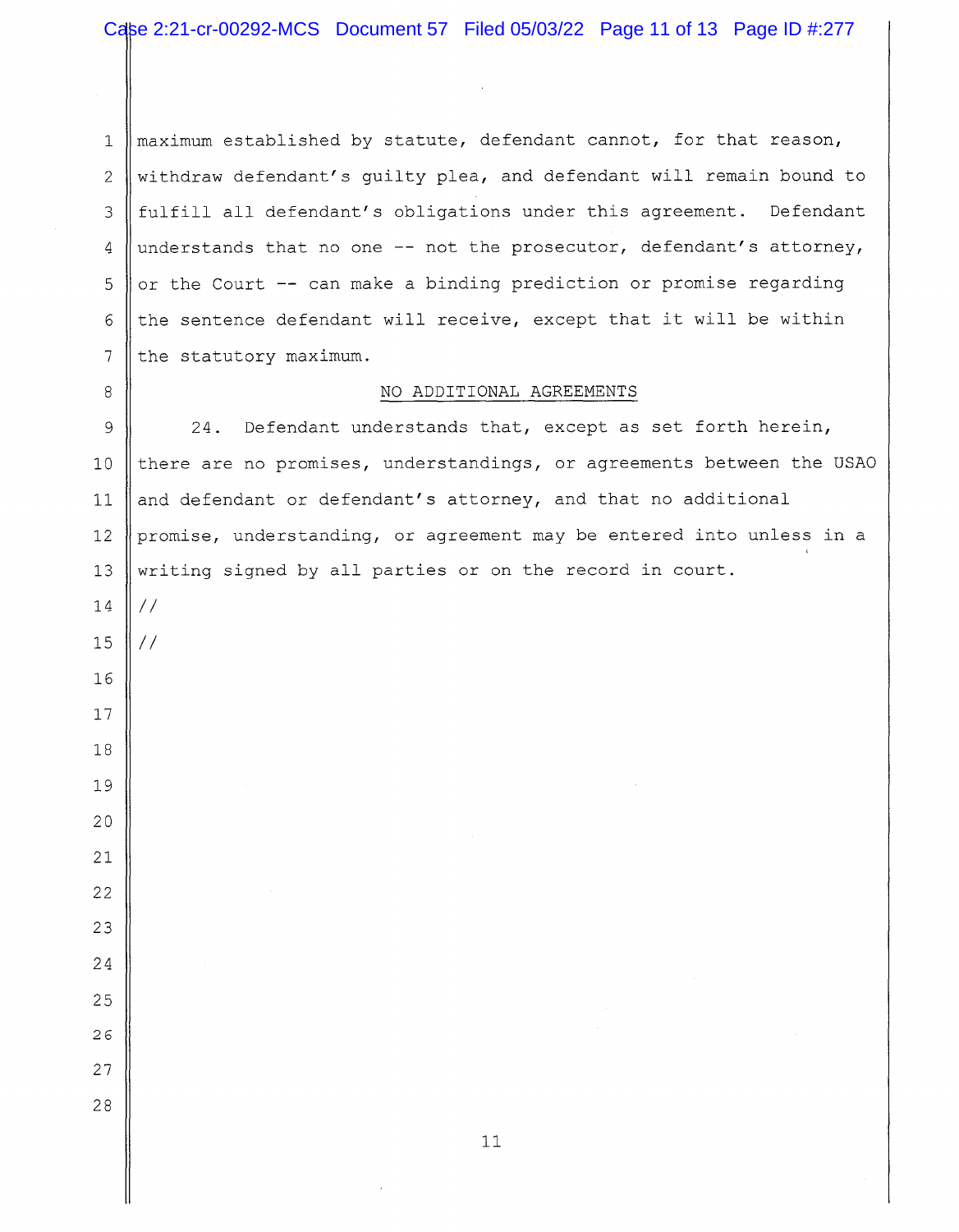| Case 2:21-cr-00292-MCS Document 57 Filed 05/03/22 Page 12 of 13 Page ID #:278 |                                                                              |  |  |
|-------------------------------------------------------------------------------|------------------------------------------------------------------------------|--|--|
|                                                                               |                                                                              |  |  |
| 1                                                                             | PLEA AGREEMENT PART OF THE GUILTY PLEA HEARING                               |  |  |
| $\mathbf{2}$                                                                  | The parties agree that this agreement will be considered<br>25.              |  |  |
| 3                                                                             | part of the record of defendant's guilty plea hearing as if the              |  |  |
|                                                                               | entire agreement had been read into the record of the proceeding.            |  |  |
| 4                                                                             |                                                                              |  |  |
| 5                                                                             | AGREED AND ACCEPTED                                                          |  |  |
| 6<br>7                                                                        | UNITED STATES ATTORNEY'S OFFICE<br>FOR THE CENTRAL DISTRICT OF<br>CALIFORNIA |  |  |
| 8                                                                             | TRACY L. WILKISON                                                            |  |  |
| 9                                                                             | United States Attorney                                                       |  |  |
| 10                                                                            | oe Axelrad<br>May 3, 2022                                                    |  |  |
| 11                                                                            | JOSEPH D. AXELRAD<br>Date<br>Assistant United States Attorney                |  |  |
| 12                                                                            |                                                                              |  |  |
| 13                                                                            | SCOTT QUINN BERKETT<br>Date<br>127/12<br>Defendant                           |  |  |
| 14                                                                            |                                                                              |  |  |
| 15                                                                            | EVAN JENNESS<br>Date<br>Attorney for Defendant SCOTT QUINN                   |  |  |
| 16                                                                            | <b>BERKETT</b>                                                               |  |  |
| 17                                                                            |                                                                              |  |  |
| 18                                                                            | CERTIFICATION OF DEFENDANT                                                   |  |  |
| 19                                                                            | I have read this agreement in its entirety. I have had enough                |  |  |
| 20                                                                            | time to review and consider this agreement, and I have carefully and         |  |  |
|                                                                               | thoroughly discussed every part of it with my attorney. I understand         |  |  |
| 21<br>22                                                                      | the terms of this agreement, and I voluntarily agree to those terms.         |  |  |
|                                                                               | I have discussed the evidence with my attorney, and my attorney has          |  |  |
| 23                                                                            | advised me of my rights, of possible pretrial motions that might be          |  |  |
| 24                                                                            | filed, of possible defenses that might be asserted either prior to or        |  |  |
| 25                                                                            | at trial, of the sentencing factors set forth in 18 U.S.C. § 3553(a),        |  |  |
| 26                                                                            | of relevant Sentencing Guidelines provisions, and of the consequences        |  |  |
| 27                                                                            | of entering into this agreement. No promises, inducements, or                |  |  |
| 28                                                                            |                                                                              |  |  |
|                                                                               | 12                                                                           |  |  |

II